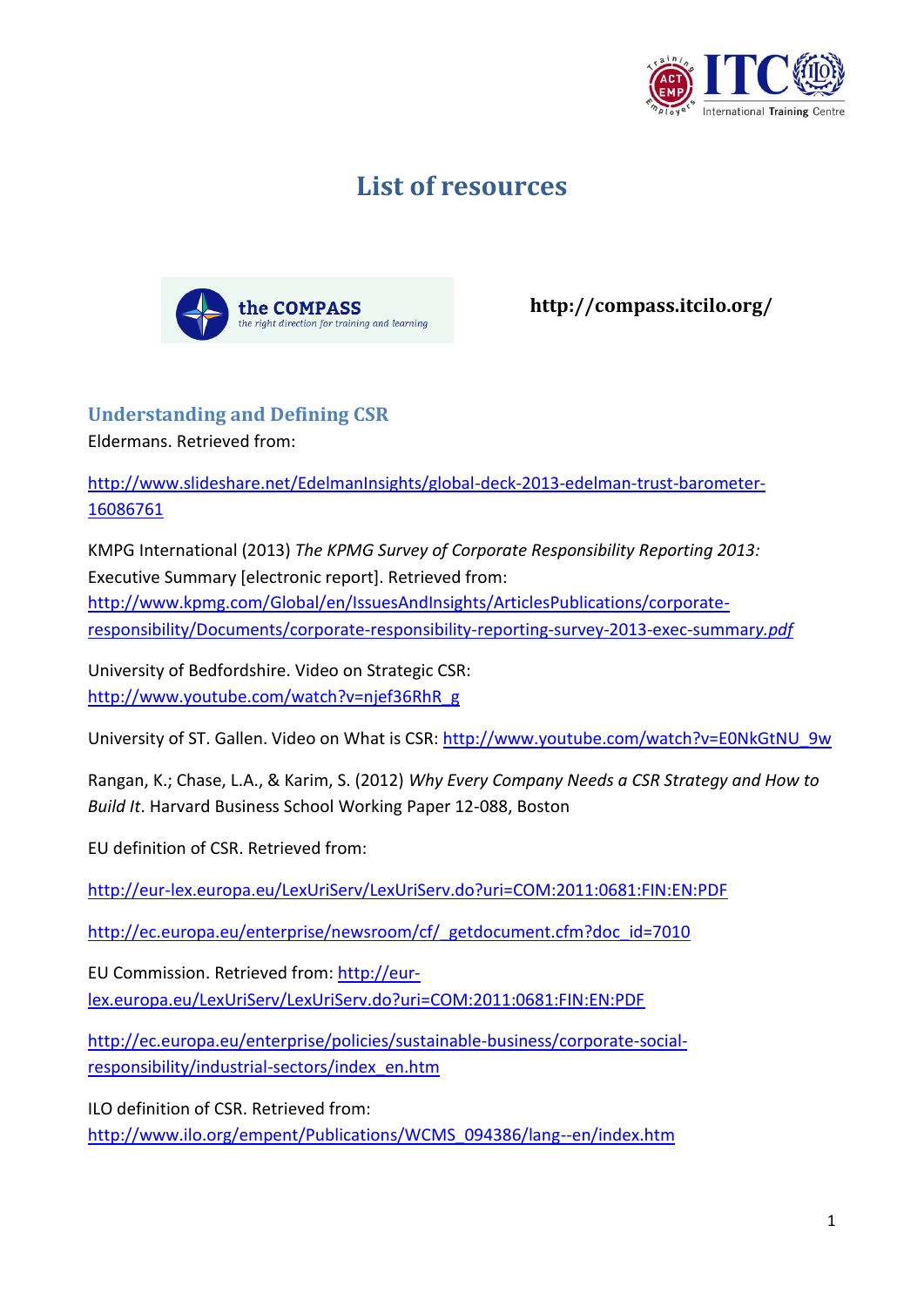OECD definition of CSR. Retrieved from:

[http://www.oecd.org/fr/daf/inv/mne/theoecdguidelinesformultinationalenterprisesfrequentlyask](http://www.oecd.org/fr/daf/inv/mne/theoecdguidelinesformultinationalenterprisesfrequentlyaskedquestions.htm) [edquestions.htm](http://www.oecd.org/fr/daf/inv/mne/theoecdguidelinesformultinationalenterprisesfrequentlyaskedquestions.htm)

UN Global Compact principles. Retrieved from: [www.unglobalcompact.org](http://www.unglobalcompact.org/)

United Nations Global Compact (2013) *United Nations Global Compact: Corporate Sustainability in the World Economy* [electronic brochure]. Retrieved from: [http://www.unglobalcompact.org/docs/news\\_events/8.1/GC\\_brochure\\_FINAL.pd](http://www.unglobalcompact.org/docs/news_events/8.1/GC_brochure_FINAL.pdf)*f*

United Nations Global Compact (2012) *After the Signature: A Guide to Engagement in the United Nations Global Compact* [electronic brochure]. Retrieved from: *[http://www.unglobalcompact.org/docs/news\\_events/8.1/after\\_the\\_signature.pdf](http://www.unglobalcompact.org/docs/news_events/8.1/after_the_signature.pdf)*

United Nations Guiding Principles on Business and Human Rights: [http://www.business](http://www.business-humanrights.org/media/documents/ruggie/ruggie-guiding-principles-21-mar-2011.pdf)[humanrights.org/media/documents/ruggie/ruggie-guiding-principles-21-mar-2011.pdf](http://www.business-humanrights.org/media/documents/ruggie/ruggie-guiding-principles-21-mar-2011.pdf)

The Organisation for Economic Co-operation and Development (OECD) (2011) *Responsible Business Conduct Matters* [electronic brochure]. Retrieved from*: [http://mneguidelines.oecd.org/MNEguidelines\\_RBCmatters.pdf](http://mneguidelines.oecd.org/MNEguidelines_RBCmatters.pdf)*

The UN Guiding Principles on Business and Human Rights (2011): [http://www.ohchr.org/Documents/Publications/GuidingPrinciplesBusinessHR\\_EN.pdf](http://www.ohchr.org/Documents/Publications/GuidingPrinciplesBusinessHR_EN.pdf)

## **Training**

Coca Cola video:<http://www.youtube.com/watch?v=ByHcNZ2c8Mo>

European Commission (2012a) *My Business and Human Rights: A Guide to Human Rights for Small and Medium-sized Enterprises* [electronic brochure]. Retrieved from: [http://ec.europa.eu/enterprise/policies/sustainable-business/files/csr-sme/human-rights-sme](http://ec.europa.eu/enterprise/policies/sustainable-business/files/csr-sme/human-rights-sme-guide-final_en.pdf)[guide-final\\_en.p](http://ec.europa.eu/enterprise/policies/sustainable-business/files/csr-sme/human-rights-sme-guide-final_en.pdf)*df*

GLOBAL CSR (2013, December) E-learning module on the UN Global Compact. Retrieved from: [www.learncsr.com](http://www.learncsr.com/)

GRI. Retrieved from: [https://www.globalreporting.org/reporting/reporting-support/gri-training](https://www.globalreporting.org/reporting/reporting-support/gri-training-and-workshops/certified-training-program/Pages/default.aspx)[and-workshops/certified-training-program/Pages/default.aspx](https://www.globalreporting.org/reporting/reporting-support/gri-training-and-workshops/certified-training-program/Pages/default.aspx)

Human Rights and Business Dilemmas Forum. Retrieved from: [http://human](http://human-rights.unglobalcompact.org/)[rights.unglobalcompact.org/](http://human-rights.unglobalcompact.org/)